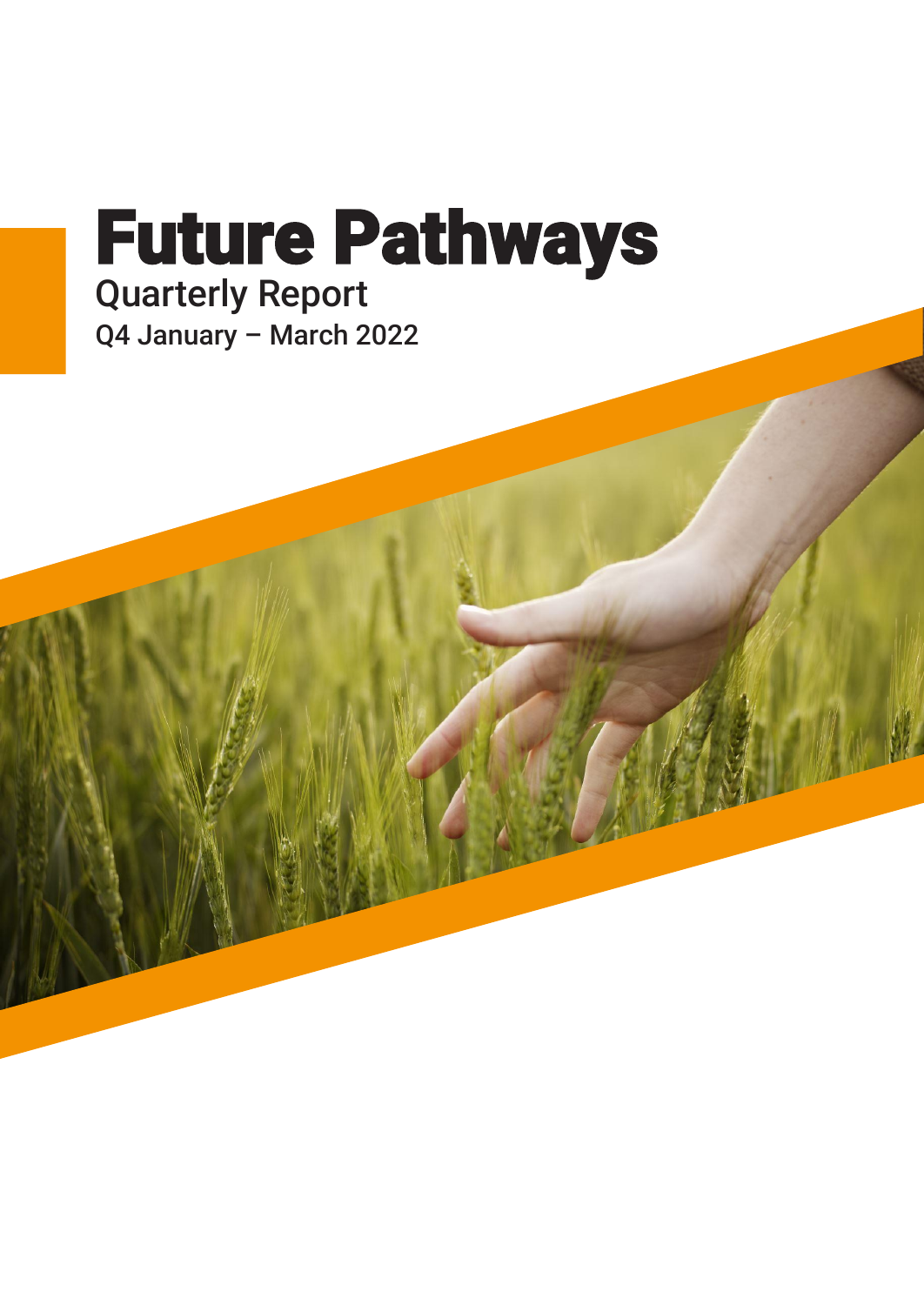#### **Contents**

| Introduction __                                                            |     |
|----------------------------------------------------------------------------|-----|
| Survivors are aware of support and come forward to access assistance __    |     |
| Enabling survivors to identify what matters to them now and in the future_ | - 6 |
| Accessing a broad range of support, care, and treatment _                  |     |
| Survivors improve their lives and achieve their personal goals_            | 1Λ  |
| Continuous improvement in all support and services _                       | 12  |
| Expenditure this Quarter_                                                  | 14  |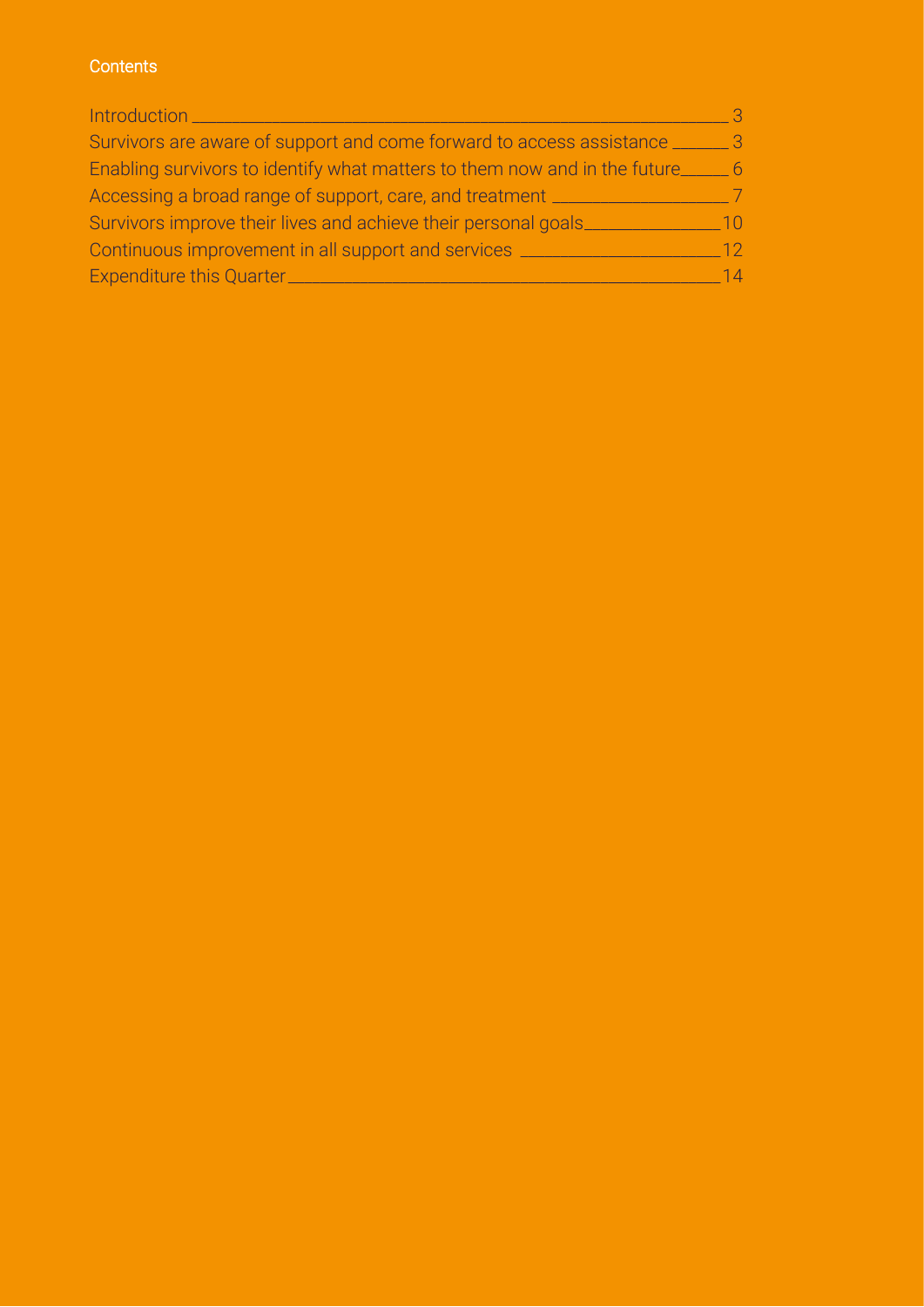#### <span id="page-2-0"></span>Introduction

í

Welcome to Future Pathways' most recent quarterly report.

In this report, you will find an update about how people are accessing the service, the types of support provided and a summary of the main issues affecting the work.

The most significant challenge facing the service is the number of people who are waiting to access Future Pathways. More staff have been recruited to help respond and we expect that we will start working with numbers of people in Q1.

Now that public health restrictions are easing, more people are starting to progress plans that were deferred due to the pandemic. This might be about reconnecting with loved ones separated by geographical distance or being able to resume face-to-face support.

We are finding that most services are still 'playing catch up' after an extended period of remote working. Some services are still difficult to access. However, we are hopeful that this will improve over the summer months.

We hope you find this report interesting  $-$  do let us know what you think at **engagement@future**[pathways.co.uk](mailto:engagement@future-pathways.co.uk) 



We saw significantly fewer registrations throughout this quarter. In 04, only 46 people registered compared with 77 people in Q3 and 106 in Q2. In Q4, an average of 15 people per month registered. In Q4 of 2020-21, Future Pathways registered 97 survivors, over double the number of survivors we registered last quarter, indicating this is not related to the time of year. It is the lowest number of registrations per quarter since the start of the project.

This drop could be partly because there is considerable focus on the Redress Scheme which opened in December 2021. It may also be related to having to wait for support. Many referrals are made through 'word of mouth' and people may be reluctant to suggest Future Pathways when it is known that there is a wait to access support. There is concern about the availability of trauma informed support to those who are waiting and a focus on helping people find more information about the redress scheme. As public guidelines changed in March there is greater focus on providing more opportunities to meet survivors in person.

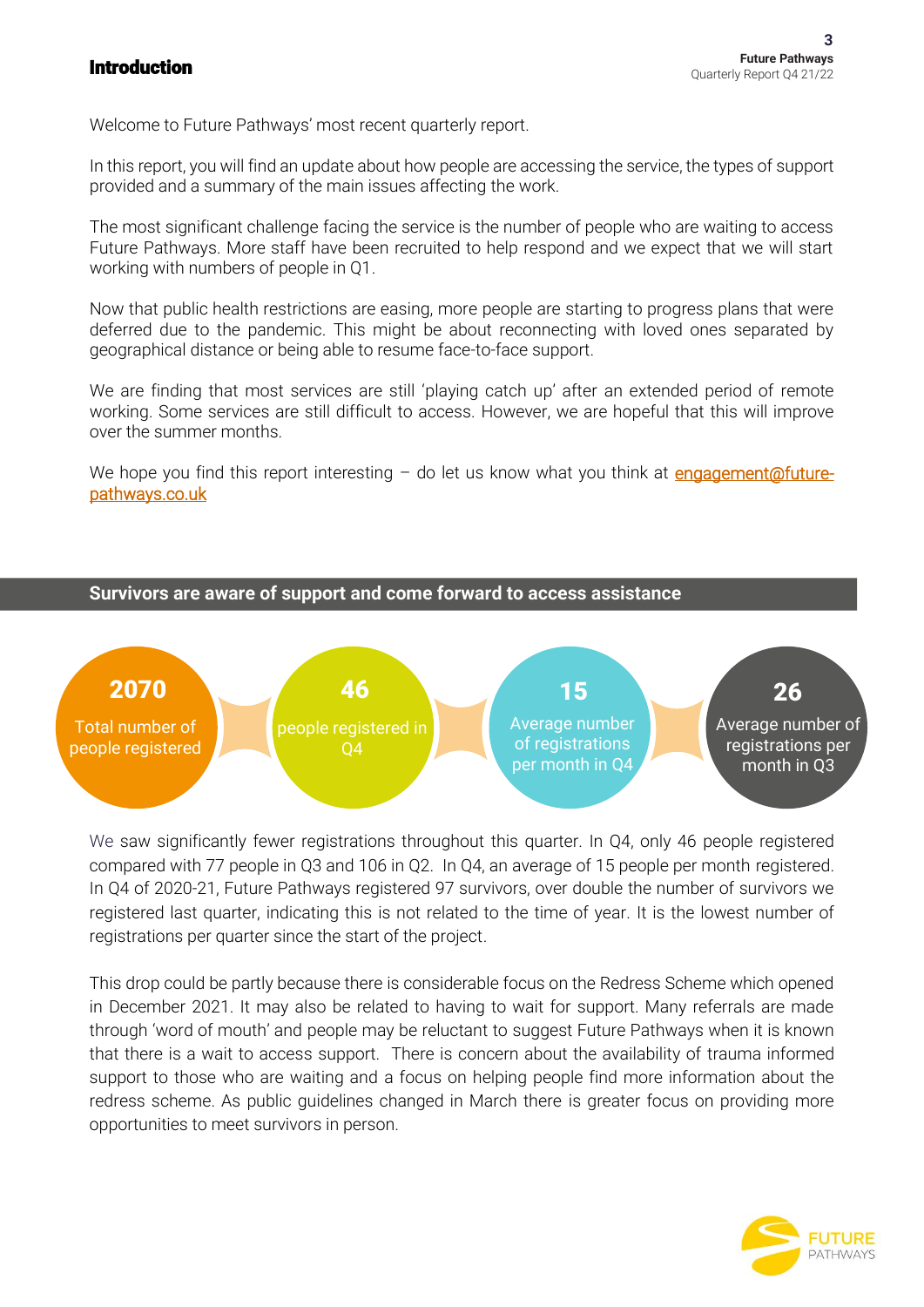

On Facebook we have shared various updates. These have included information about the Redress Support Scheme, an education bursary available to Care Experienced people, research from CELCIS, and a news article about historic abuse in care. We have also informed people about changes to the Future Pathways registration line open times.



**How people heard about us** In Q4, subscriptions to our Survivor newsletter increased by 9% compared to Q3. 39 new people subscribed to this newsletter. More people still wish to receive updates via email which is a great way to stay up to date with Future Pathways news.



י

Website views decreased by 15% in Q4, compared with Q3. Recruitment was ongoing throughout Q3, which may have driven more traffic towards our website during that quarter.

## How we engaged with survivors in Q4

We are receiving greater numbers of messages about the impact of waiting. To help ensure everyone was updated, Future Pathways sent a letter to apologise to those who are waiting and explain how the issue is being addressed. We confirmed that more staff were being recruited, which will help us reduce the wait.

Our last newsletter was sent out in February. In this, we confirmed that Future Pathways would continue beyond March 2023, with an extension confirmed to March 2026. Plans are also underway to start a new Survivors' Voice group, that will be open to survivors who want to contribute to the development of Future Pathways and wider services. The group is not yet formed, and the first meeting will be in Q1.

We would like to thank everyone who has contributed their time and views over this quarter. It is expected that there will be much to learn about how Future Pathways should continue to develop.

#### l Sharing learning with others

Our Deputy Alliance Manager attended an Authentic Voice session in Q4. Authentic Voice is a Scottish Government funded project co-delivered by Safe Lives, the Improvement Service and Resilience Learning Partnership. The initiative brings together people with lived experience, with professionals working in trauma and service improvement fields with the aim of helping local authorities and community planning organisations to gain the knowledge, confidence, and tools to embed lived experience into local services in a trauma informed and meaningful way.

We also hosted a knowledge-exchange with Housing Options Scotland, recognising that it can be difficult for people to access housing that meets their needs.

Increasingly, others are asking how they too can better support survivors. We have shared learning with Islington Council who are keen to use Future Pathways' experience and insight to shape their service and we are exploring further opportunities to share emerging good practice.

A sincere thank you to all of those who have received support through Future Pathways and who have shared their experiences with us. Without you we would not be able to tell others the story of our service or what we are learning.

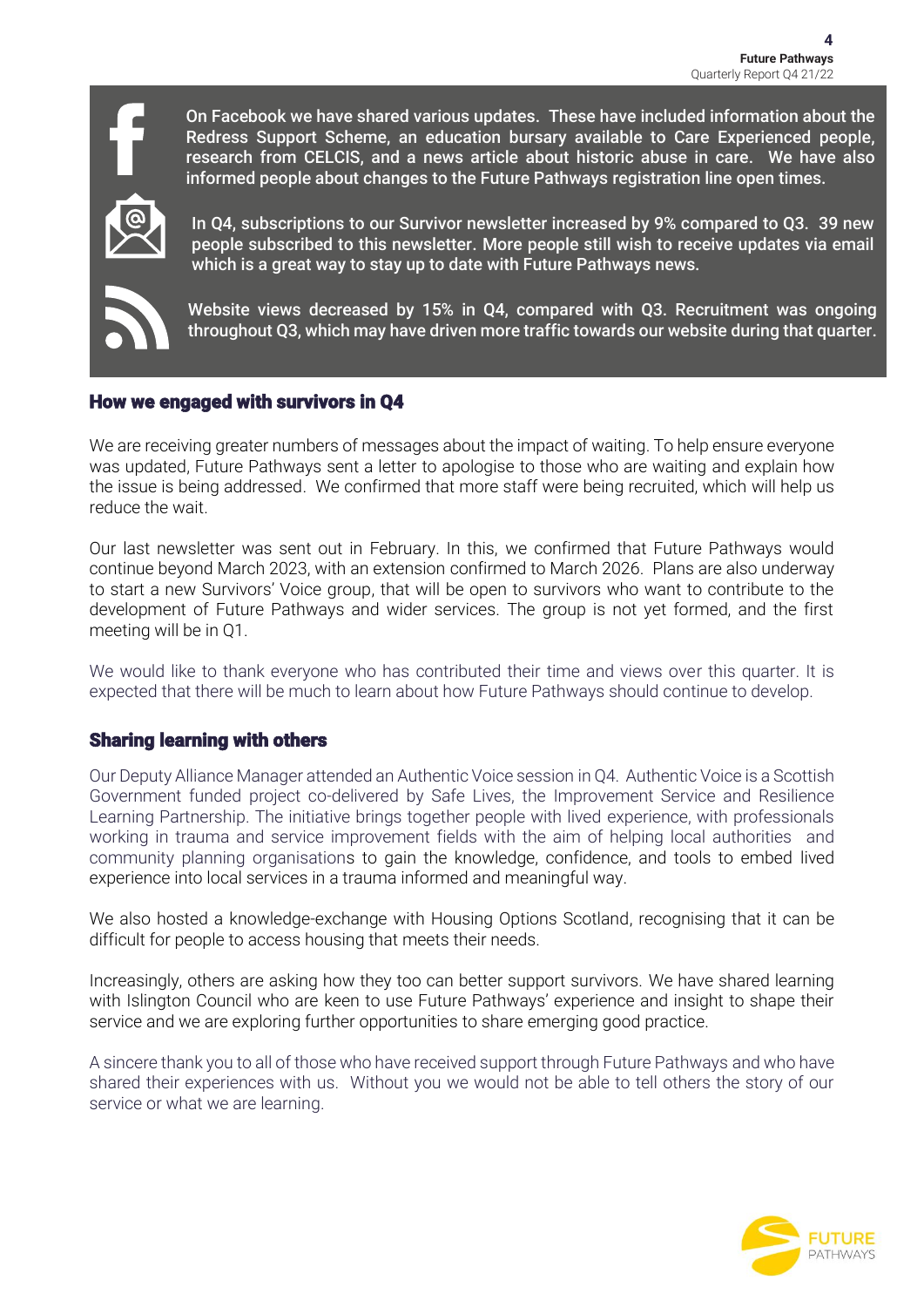#### Of those who registered with Future Pathways in Q4:

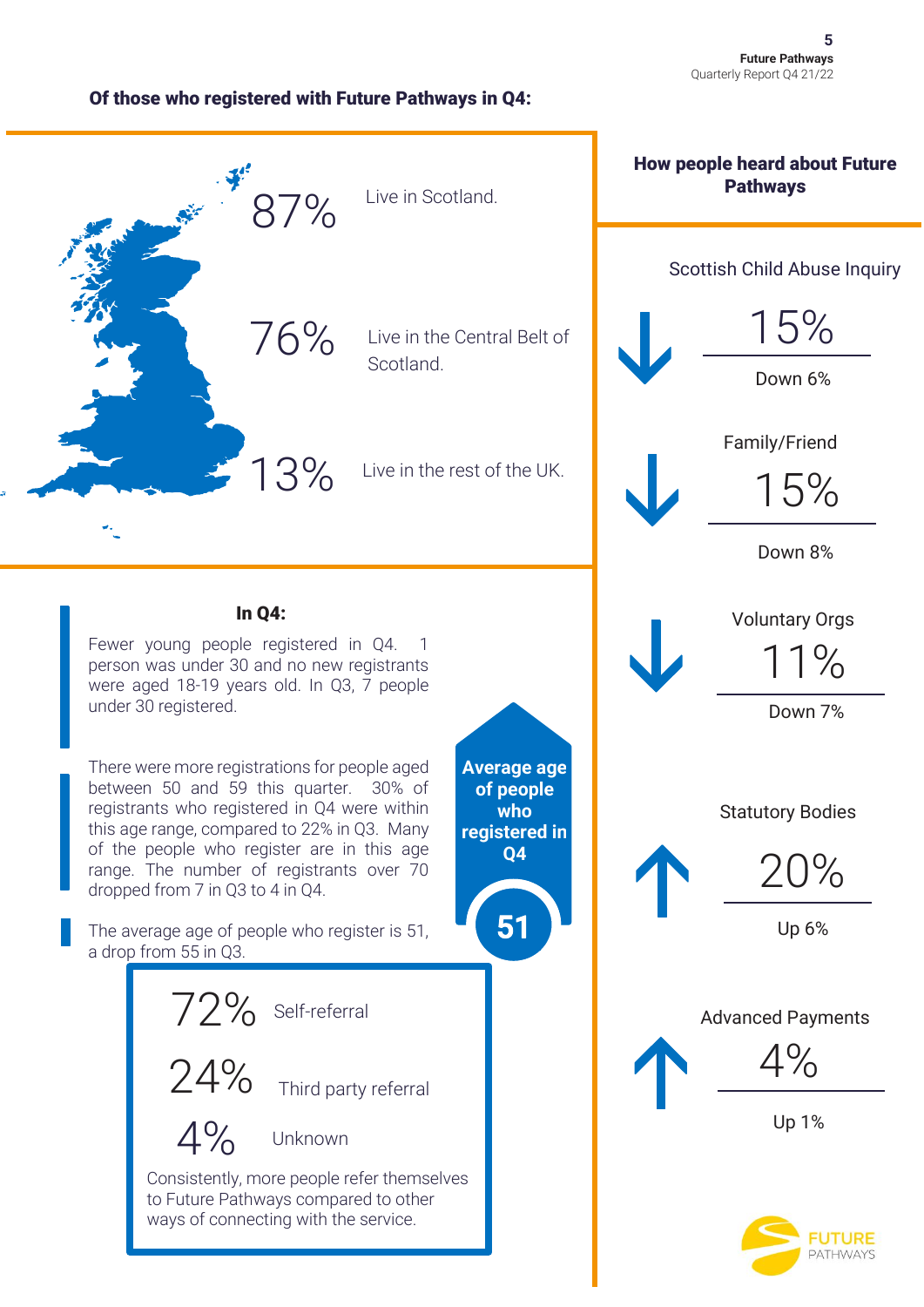#### **Enabling survivors to identify what matters to them now and in the future**



People took part in an initial guided conversation about their circumstances, needs and hopes for the future in Q4.

We begin support by having guided conversations, touching on various aspects of peoples' lives in a way that feels natural and open. We have evidence that these conversations are successful in enabling someone to identify their needs, connect with other services, and progress immediate requests where possible. Immediate requests are often based on a person's safety or wellbeing, for example, identifying poor mental or physical health or if their personal circumstances are especially difficult. Our most recent quality report indicates that there is strong evidence of Future Pathways' continued commitment to delivering a trauma informed service both internally and with survivors.

A Support Coordinator reflects on providing trauma-informed support:

As soon as I started working with Nancy (name has been changed), I could see that due to her traumatic experiences she expected me to let her down. I knew that we had to slowly build trust with one another and so we spent the first several meetings just talking and listening. I had been under the impression she needed practical support from Future Pathways due to a health issue, but it became clear that she was not quite sure what support she wanted or needed. We ended up talking about many things other than her health issue, including her interests and ambitions.

Nancy swore a lot, but this never fazed me. This could sometimes make it difficult for Nancy to communicate with other services, but it quickly became something we joked about together. It was important that Nancy never felt judged by me, and this was part of us developing a trusting relationship in which she felt comfortable to express herself in her own way.

After getting to know each other, Nancy told me about a dream that she had always wanted to accomplish, and I listened carefully to what it would mean for her to achieve this. I also connected personally to her goal, sharing my own experiences, which may have helped her realise that her dream was more within reach than she had previously believed. We talked through what had been holding her back, and I took her worries seriously. It was important to acknowledge her concerns and encourage Nancy to consider how these could be overcome. We talked about reducing some of the pressure around this goal. I encouraged Nancy to think of this goal as worthwhile even if she was the only one who ever knew about it. Reducing the pressure allowed Nancy to start taking steps towards her outcome.

The basis of trust and encouragement which we developed gave us a good foundation for working on Nancy's outcomes. It was vital to take our time and ensure that decisions came from herself, rather than from me, so that she never felt she was being pushed or told what to do. This was crucial to maintaining a dynamic in which we were working on her outcomes side by side, as a team.

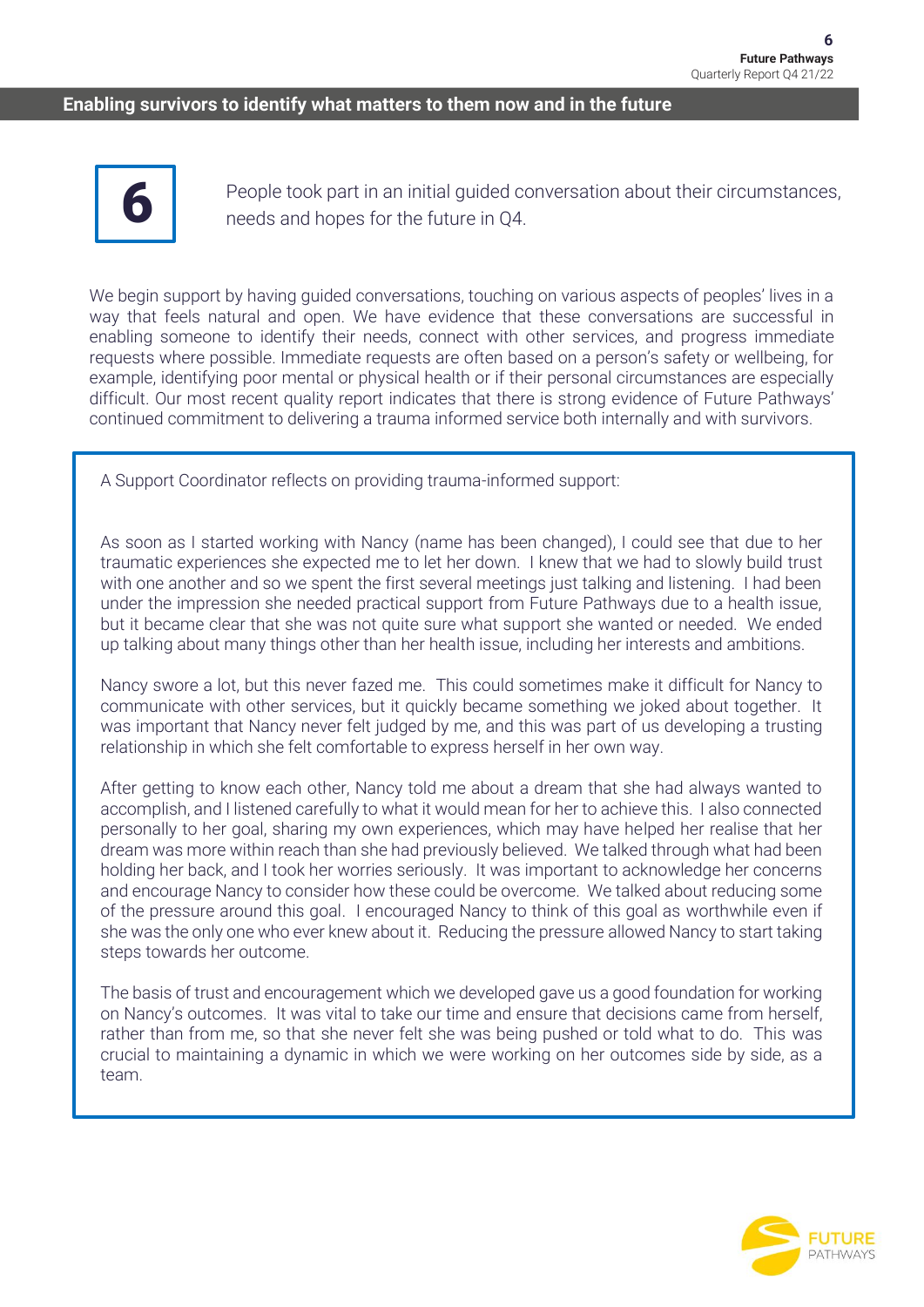

People are waiting for an initial guided conversation, of which about 46 have been waiting less than three months.

We continue to receive high numbers of requests for support. It has not been possible to begin supporting someone soon after registration. People tell us that it can be difficult to start a conversation about their needs and then wait for support. We also find that if there is too much time between a conversation about hopes for support and follow up, sometimes needs can change. This can cause uncertainty, worry, and/or frustration. We also observed increased contact this quarter from survivors who registered with Future Pathways over the course of the last year but who have not yet started working with Support Coordinators.

Although we have been unable to give fixed dates to schedule follow up calls, we have reached out to everyone on the waitlist, and recruited 12 new Support Coordinators in Q4. As a result, in Q4 we were able to allocate 38 people from the waitlist to Support Coordinators and we anticipate we will start working with more people in coming months.

In Q4, we received 32 Messages of feedback (13 complimentary and 20 critical \*one comment was complimentary and critical in nature and so is counted in both totals). The feedback received indicates that generally survivors feel heard when they interact with Future Pathways, enabling them to develop positive relationships with Support Coordinators. Feedback also indicates that Future Pathways' support often has a significant and lasting impact on survivors' lives by improving wellbeing in various ways. As seen previously, Support Coordinators themselves are greatly appreciated when contact is frequent, and outcomes are being met or worked towards. Feedback indicates that Future Pathways' way of working is valued by survivors who highlight in their comments the potentially damaging impacts of not having this support. These comments demonstrate that Future Pathways appears to meet otherwise unmet needs, and/or to fill gaps in the services available to survivors.

On the other hand, the prolonged wait to speak to a Support Coordinator continues to frustrate many people. Some people would prefer more regular contact or contact of a different nature (e.g., face-to-face meeting rather than phone). There was some evidence that frustration with a lack of communication was highest for those who were facing challenges such as poor mental health, recent or persistent trauma, and housing issues.

#### **Accessing a broad range of support, care, and treatment**



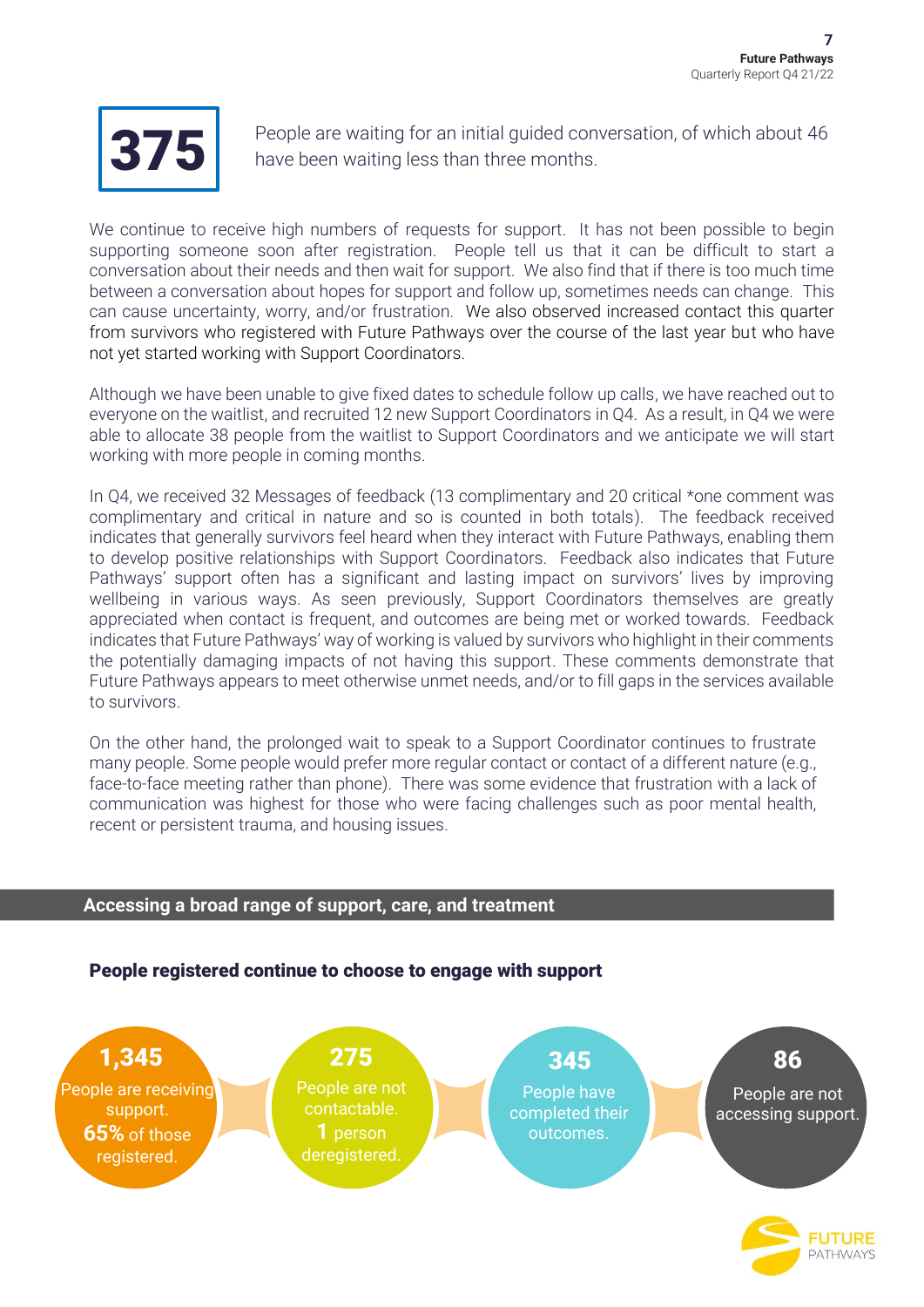People registered access appropriate care, treatment and support that meets their needs



In Q4, we purchased 49 services in the following areas:



As in Q3, most referrals made in Q4 were for counselling services or record searches. In Q4, the number of referrals to counselling and record searches increased while other forms of support decreased. Almost all individuals access a mix of supports including material support, purchased services, or help to access existing services. The broad range of support suggests that Future Pathways is responding to individual needs holistically.

### What were people seeking support with in Q4?

With recent changes in public health guidance, more people are seeking to progress outcomes that involve domestic or international travel. The purpose of travel varies from seeking to see family members separated geographically or taking a long-anticipated break. We have also received requests for supporting artistic and creative endeavours including hosting an art exhibition, recording an album, and writing plays and books. Many of these requests may reflect the

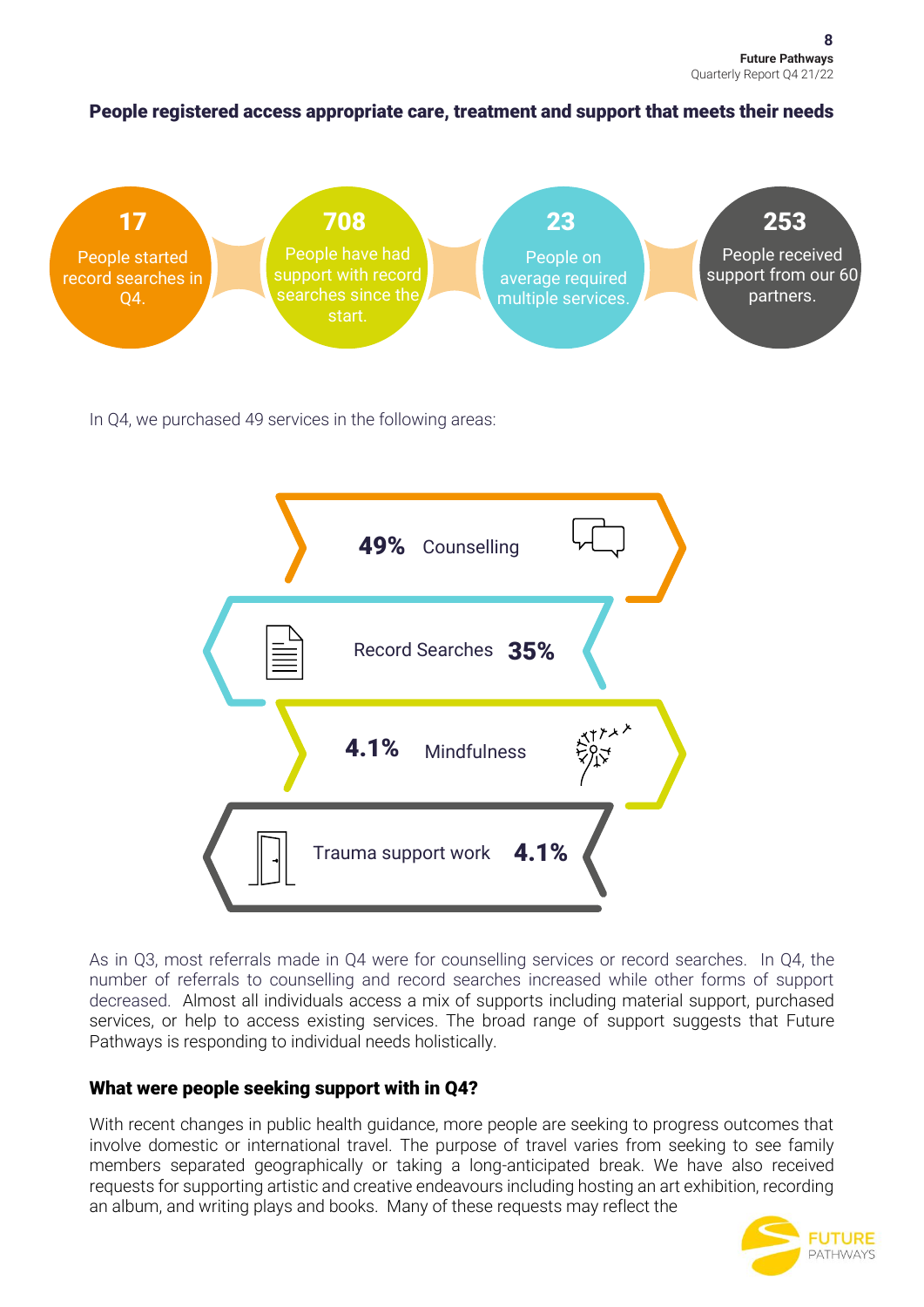current context of easing COVID-19 restrictions with clubs, community centres and businesses reopening or being easier to access for survivors.

There continues to be a focus on enabling a safe and comfortable home environment through home related purchases (including household modifications) and garden improvements. Support to develop hobbies is also a theme. Many people sought help to access records of their time in care, counselling, other therapeutic input, and life coaching.

The rising cost of living is affecting many people. Help is sought to replace material belongings such as laptops or white goods. Survivors consistently shared their difficulties and worry about how cost of living and benefits system changes may affect income. As cost of living is expected to continue to rise, we anticipate that this will continue to be felt by people registered with Future Pathways as many people persistently struggle to make ends meet.

#### This composite case-study reflects Future Pathways' holistic approach:

Marie (name has been changed) heard about Future Pathways after participating in the Scottish Child Abuse Inquiry. Marie works full time and cares for a family member, so she felt spread thin when she first reached out to Future Pathways. When she met her Support Coordinator, Marie shared that she felt like she didn't have a lot of time to herself. She felt that she often prioritised other people's needs, and this had affected her confidence. Marie's Support Coordinator helped her to consider what her interests were, and she shared that she had always been interested in gardening. Marie had worked in a garden several years previously and was interested in picking up these skills again. With her Support Coordinator's support, Marie started looking into volunteering opportunities in her local area and found a local community garden. With her Support Coordinator's encouragement, Marie started volunteering there once a week. This gave her some dedicated time in the week for herself and made her feel more confident and valued, while also allowing her to gain more skills in gardening and feel more engaged with her local community.

Sadly, shortly after starting to work with Future Pathways, a close family member died. While grieving this loss, Marie and her family were also struggling to pay the costs of the funeral, which caused worry and strain during an already difficult time. This was made more difficult because they had lived far away. Marie shared this challenge with her Support Coordinator and was surprised to hear that Future Pathways could help pay for travel and accommodation costs for her to attend the funeral. Her Support Coordinator also helped Marie contact the local authority to explore options for funeral cost support which reduced financial pressure considerably. This enabled Marie and her family to grieve their loss without worrying about getting into debt.

After returning from the funeral, Marie started struggling with her mental health as thoughts and memories from her past in care resurfaced. She decided to talk to Future Pathways about accessing counselling. Marie shared with her Support Coordinator how important it was to be able to relate with her counsellor so that she could feel comfortable talking about her trauma. Her Support Coordinator researched some options. Marie attended the first session knowing that if she didn't feel a connection with the counsellor, other options were available. Marie chose a counsellor who she felt comfortable with and over time they developed a relationship which allowed Marie to explore how her trauma impacts her in the present. Future Pathways also provided funds for materials for a creative project which Marie did alongside counselling to express her life story. Marie feels this support has allowed her to develop a different, more rounded perspective on what she needs going forward. She no longer feels she is facing life's challenges alone.

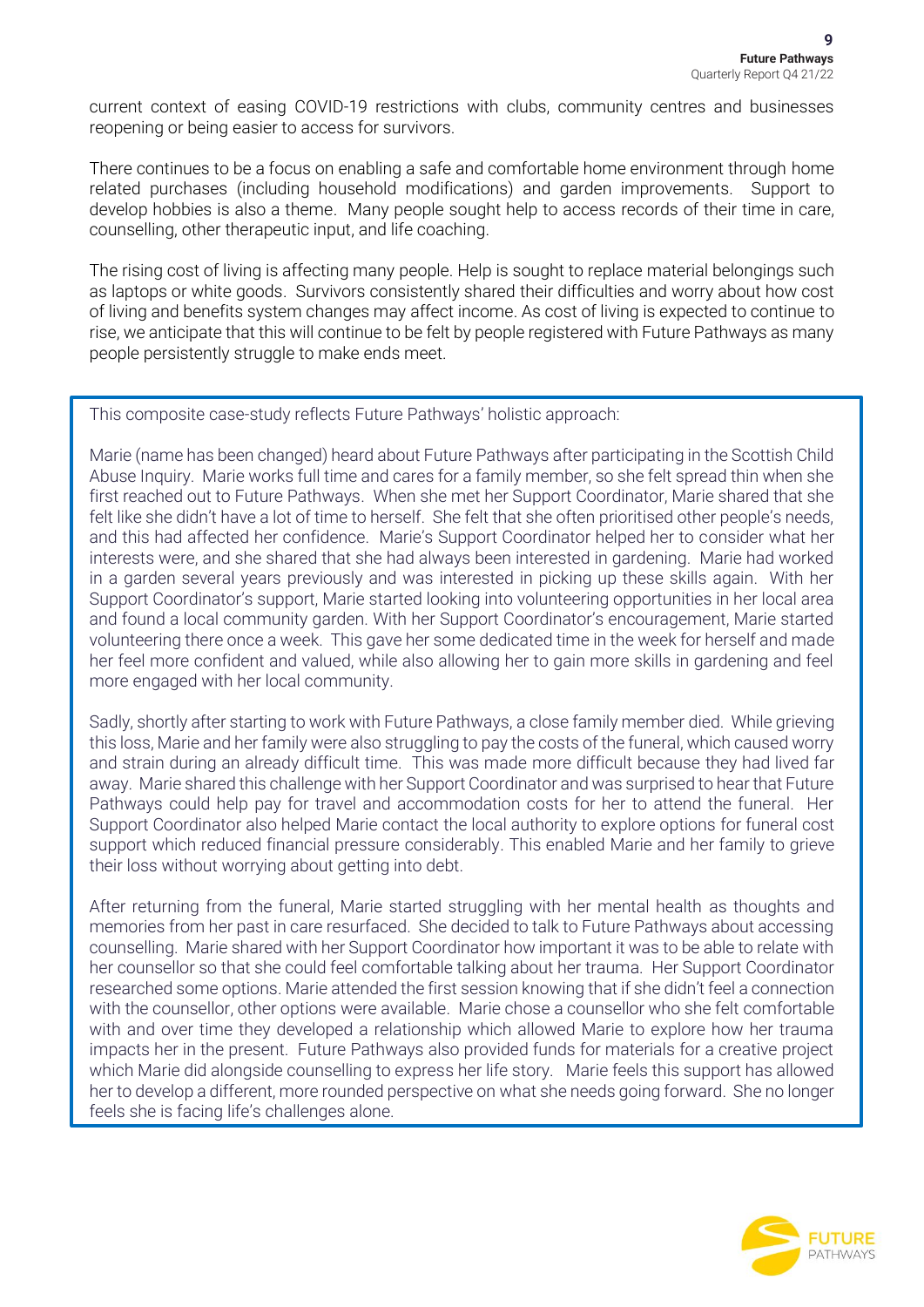#### **Survivors improve their lives and achieve their personal goals**

Reviews provide an opportunity for people to reflect on what has changed since engaging with Future Pathways, and what differences the supports they have accessed have made. Support Coordinators are skilled at facilitating conversations that enable people to reflect on what they have learned or gained including how they themselves contribute to progressing their outcomes.

Approximately 57 reviews were completed in Quarter 4. However, differences in how reviews are recorded means that this number under-represents the actual number of reviews completed. Due to the large number of reviews, a sampling approach was taken to assess impact in Q4. 25 reviews from Q4 were selected for analysis (5 reviews from each of 5 teams). Care has been taken to sample reviews from different Support Coordinators and throughout all months of Q4.



- 104% more reviews were completed (+29 reviews) compared to Q3.
- Our Q3 quality report indicates a steady increase in the use of the new 'My Outcomes' support planning and review format with positive feedback about the benefits of the refreshed approach, which launched in Q1
- Development work over the last 3 quarters underpins progress. We made multiple improvements to our Carista database, which will help us to continue to strengthen our evidence and consistent recording. Demonstrations of the improved system were facilitated with our teams, with further refinement to the system based on feedback. We continue to see reviews where there is no, or limited progress toward outcomes. In many cases, this related to record searches where access to information can be subject to long delays and sometimes information is not available or partially available.
- Almost everyone seeks to continue working with Future Pathways. In the few instances where it was decided that the work would discontinue (3), this was because the outcomes were met (2) or there was dissatisfaction with Future Pathways (1).
- Future Pathways has a strength-based approach which acknowledges both the strengths of the individual and the contributions of Future Pathways. Many people choose to engage with Future Pathways over the long term, which prompts

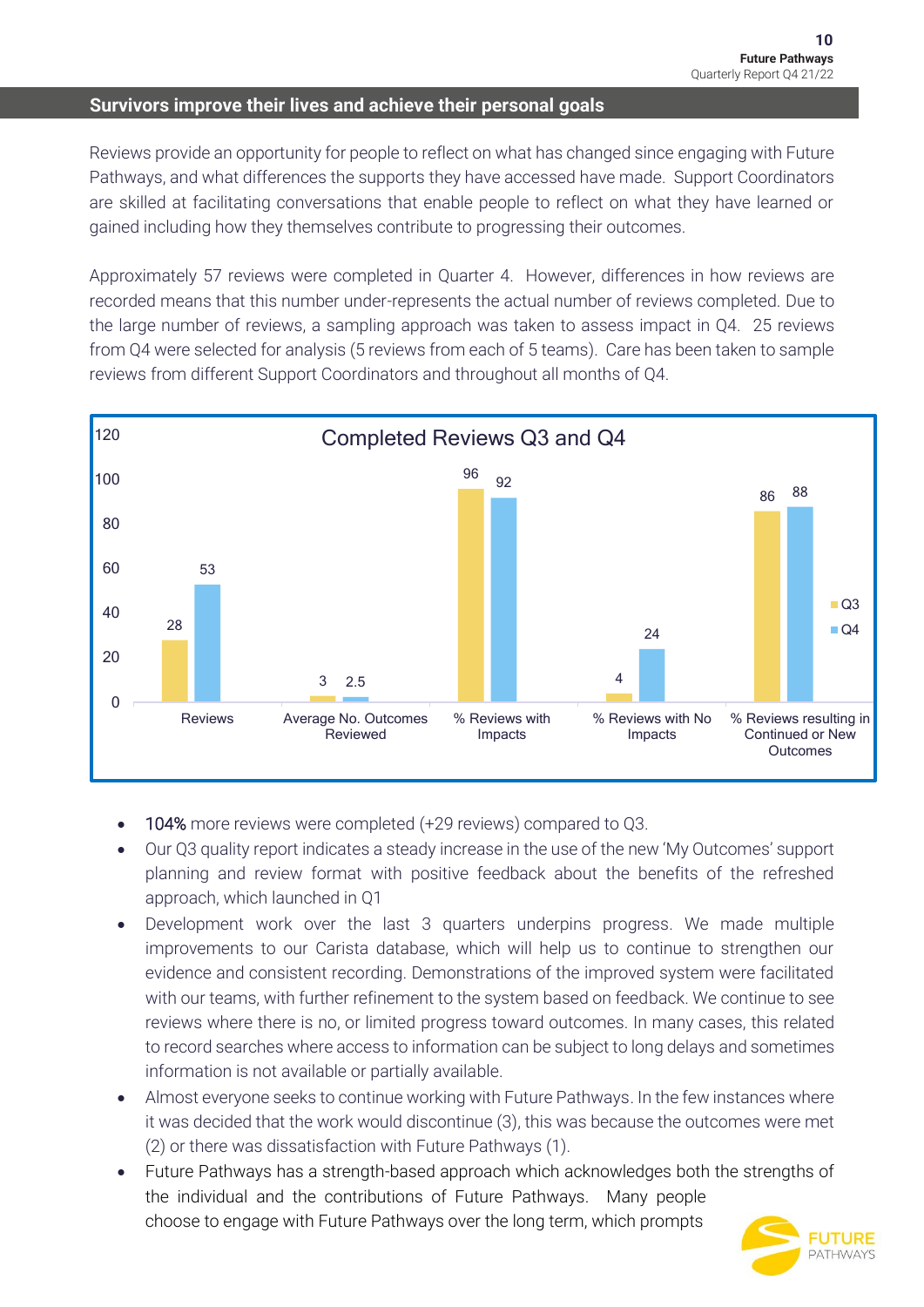• us to reflect on how we can support people to learn and gain the knowledge, skills and supports to meet their longer-term needs.



This sample of reviews also demonstrates the effectiveness of support in several areas.

Survivors find a wide range of supports effective. Reviews particularly emphasised the value of interventions helping people to feel comfortable and safe in their homes, with 44% of reviews mentioning the value of material items such as new mattresses, flooring, and other home improvements. These reviews also demonstrate that many survivors find non-counselling therapeutic interventions useful, with 24% mentioning purchases such as mindfulness colouring books, and gym memberships. Several survivors disclosed how these non-counselling interventions supported them to have *'a sense of purpose'* or helped them to tackle social isolation.

Reviews also highlighted where more support was needed. Feedback about what did not work was personal and wide-ranging, spanning from practical challenges (such as housing issues) to legal needs (including challenges around accessing redress), to emotional needs (such as dealing with the emotional repercussions of involvement with the Scottish Child Abuse Inquiry). The three challenges most highlighted by Q4 reviews were:

- accessing counselling or psychological assessment (24% of reviews)
- accessing Redress or other legal support (16% of reviews)

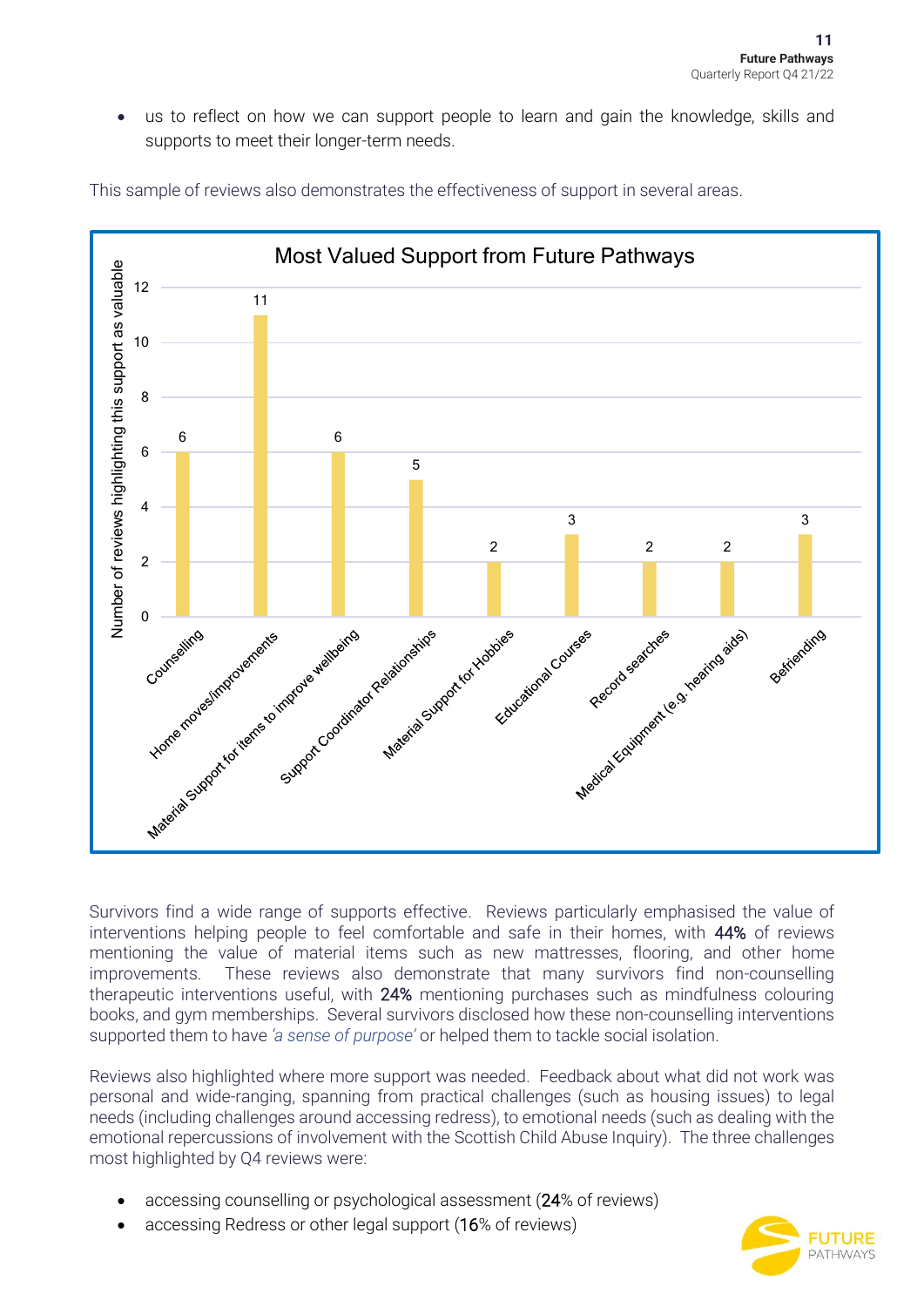accessing care records (12% of reviews)

#### **Continuous improvement in all support and services**

#### The Quality Framework

As part of our commitment to continuous improvement and learning, quality checks are conducted each quarter. As our work is driven by individual need, decisions must be underpinned by a clear rationale and consistent processes. Where quality checks expose gaps in practice or procedures, improvement actions generate improvement plans and reflection on whether additional guidance or resource is required.

Performance monitoring data is regularly provided to the Alliance Leadership Team. This information helps us understand how people experience Future Pathways, evidence progress toward strategic outcomes, and drive continuous improvement.

The Quality Framework report assesses several focused indicators to measure quality. This allows managers to address themes that emerged from previous quality reports and feedback from survivors. Key findings of the Q3 quality report are referenced throughout this report. These key findings and themes from our Q3 Feedback Report informed how we prioritised our chosen indicators for Q4 to ensure the voices of those registered drive actions and changes that continually improve the service.

#### High quality services from our delivery partners

A review of how we support survivors to access partners' services, building on learning from 2018 and 2019 reports, is ongoing to conclude in Q1 2022-23. This review will span just over two years as the scheduled review in 2020 was deferred due to the pandemic. Our aim will be to shine a light on collaborative, trauma informed practice and to explore the difference our delivery partners' services make to survivors.

A period of staff turnover has affected administrative capacity with resource gaps resolved in December. In Q4, the focus has been on inducting new staff and addressing administrative backlog. In the coming years, having a full team will enable a greater focus on delivery partner relationships and gaining insight about how we continue to contribute and influence effective, trauma informed joint work.

One of the areas of improvement highlighted in the Q3 quality report was developing a more robust quarterly returns process for partners. In Q4, interactions with delivery partners highlighted the importance of:

- clear, collaborative communication between Future Pathways, survivors, and defined key contacts at external organisations
- discussing with survivors what supports are most appropriate to enable them to achieve their outcomes
- clarity about Future Pathways' processes for delivery partners

#### Survivors said, we are doing

Each quarter, we review feedback received from survivors and delivery partners, and we analyse emerging themes to:

- Provide our leadership teams with a holistic overview of the feedback.
- Understand, share, and discuss feedback with teams.

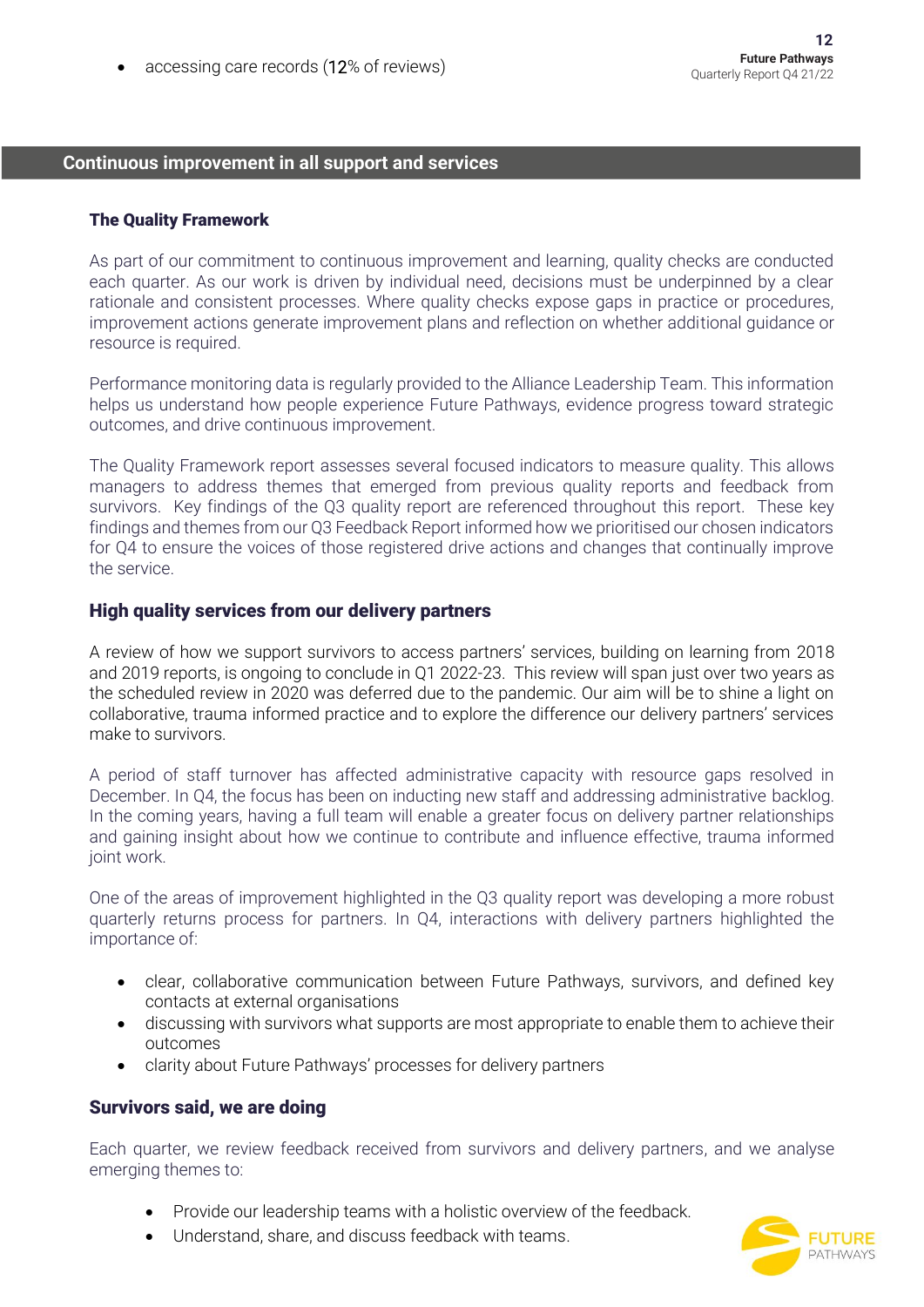Take action to improve the Future Pathways service.

**Future Pathways** Quarterly Report Q4 21/22

**13**

• Demonstrate that we are listening and learning through evidenced-based improvements

Support Coordinator.

#### Actions taken

Survivors Said: We are doing:

Survivors want more support from the services we contract.

Future Pathways are conducting a Partner Review to understand the difference purchased services make to survivors; what helps and hinders delivery partners when supporting survivors; and what more Future Pathways could do to support partners.

Survivors want more frequent communication with Support Coordinators and it is important to survivors to 'click' with their Support Coordinator.

Due to capacity issues, it has not always been possible to provide the level of contact that some would wish. Now that new staff are in post, more frequent communication with survivors is anticipated. In some cased, where requested and possible to accommodate, the survivor can be allocated an alternative

Survivors want swifter responses when they reach out to Future Pathways.

Now new staff are in post, a forecast for reducing the waitlist will be produced.

Future Pathways also proposes altering the criteria for priority contact to include survivors experiencing homelessness, addiction, and justice-experienced individuals. Accessibility concerns are being raised with ALT.

Survivors feel that some Discretionary Fund requirements imply mistrust and want assurance of consistency of approach. \*Note that this is based on one complaint, whereas the above are based on multiple comments.

Individuals are informed of our decision-making and receipting process from by Support Coordinators regarding Discretionary Funds. Formal communication of Future Pathways' requirements and expectations would clarify matters further.

Assurance of consistency is provided when/if this arises as a concern.